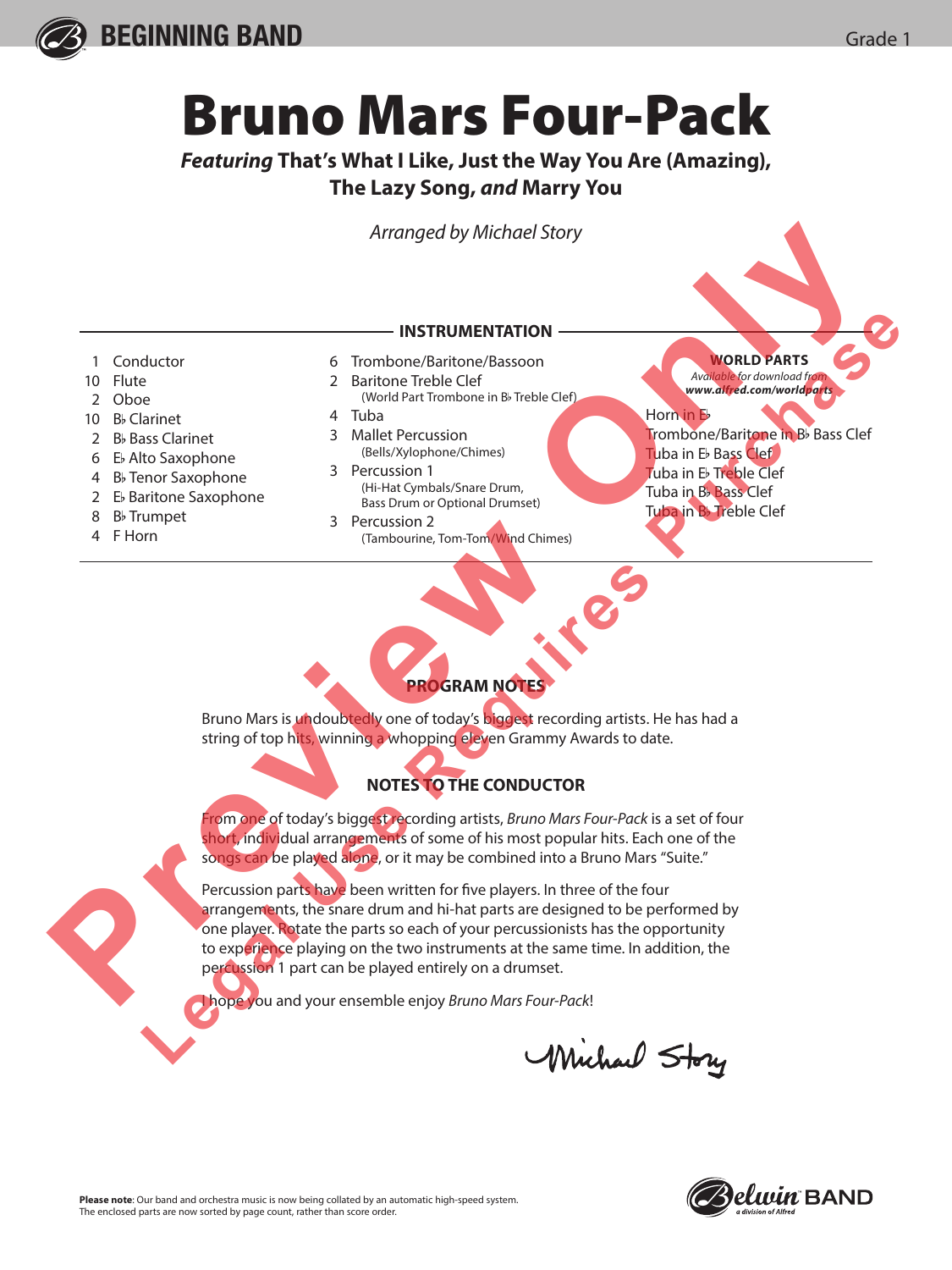#### **THAT'S WHAT I LIKE**

Words and Music by CHRISTOPHER BROWN, JEREMY REEVES, JONATHAN YIP, PHILIP LAWRENCE, JAMES FAUNTLEROY and BRUNO MARS © 2016 WARNER GEO MET RIC MUSIC, WESTSIDE INDEPENDENT MUSIC PUBLISHING LLC, THOU ART THE HUNGER, LATE 80'S MUSIC, WB MUSIC CORP., SUMPHU, WARNER-TAMERLANE PUBLISHING CORP., MUSIC FOR MILO, UNIVERSAL MUSIC CORP., ZZR MUSIC, RA CHARM MUSIC, ALMO MUSIC CORP., UNDERDOG WEST SONGS, FAUNTLEROY MUSIC, BMG ONYX SONGS, MARS FORCE MUSIC, PLEASE ENJOY THE MUSIC and SONY/ATV SONGS LLC All Rights on behalf of itself, THOU ART THE HUNGER and LATE 80'S MUSIC Administered by WESTSIDE INDEPENDENT MUSIC PUBLISHING LLC This Arrangement © 2019 WARNER GEO MET RIC MUSIC, WESTSIDE INDEPENDENT MUSIC PUBLISHING LLC, THOU ART THE HUNGER, LATE 80'S MUSIC WB MUSIC CORP., SUMPHU, WARNER-TAMERLANE PUBLISHING CORP., MUSIC FOR MILO, UNIVERSAL MUSIC CORP., ZZR MUSIC, RA CHARM MUSIC, ALMO MUSIC CORP., UNDERDOG WEST SONGS, FAUNTLEROY MUSIC, BMG ONYX SONGS, MARS FORCE MUSIC, PLEASE ENJOY THE MUSIC and SONY/ATV SONGS LLC All Rights Reserved including Public Performance **Preview Only**

#### **JUST THE WAY YOU ARE (AMAZING)**

Words and Music by KHALIL WALTON, PETER HERNANDEZ, PHILIP LAWRENCE, ARI LEVINE and KHARI CAIN © 2010 WB MUSIC CORP., UPPER DEC, ROC NATION MUSIC, MUSIC FAMAMANEM, NORTHSIDE INDEPENDENT MUSIC PUBLISHING LLC, ROUND HILL SONGS, BUGHOUSE, MARS FORCE MUSIC, UNIVERSAL MUSIC CORP. and DRY RAIN ENTERTAINMENT All Rights on behalf of itself, UPPER DEC, ROC NATION MUSIC and MUSIC FAMAMANEM Administered by WB MUSIC CORP. All Rights for BUGHOUSE and MARS FORCE MUSIC Administered by BUG MUSIC/BMG RIGHTS MANAGEMENT (US) LLC All Rights on behalf of itself and DRY RAIN ENTERTAINMENT Controlled and Administered by UNIVERSAL MUSIC CORP. This Arrangement © 2019 WB MUSIC CORP., UPPER DEC, ROC NATION MUSIC, MUSIC FAMAMANEM, NORTHSIDE INDEPENDENT MUSIC PUBLISHING LLC, ROUND HILL SONGS, BUGHOUSE, MARS FORCE MUSIC, UNIVERSAL MUSIC CORP. and DRY RAIN ENTERTAINMENT All Rights Reserved including Public Performance Legal Use Requires Purchase CON Legal Use CON Legal Use Requires Purchase Purchase Purchase Purchase Purchase Purchase Purchase Purchase Purchase Purchase Purchase Purchase Purchase Purchase Purchase Purchase Purchase Pur

#### **THE LAZY SONG**

Words and Music by PETER HERNANDEZ, PHILIP LAWRENCE, ARI LEVINE and KEINAN WARSAME © 2010 WB MUSIC CORP., NORTHSIDE INDEPENDENT MUSIC PUBLISHING, LLC, THOU ART THE HUNGER, ROC NATION MUSIC, MUSIC FAMAMANEM, ROUND HILL SONGS, BUGHOUSE, MARS FORCE MUSIC, TOY PLANE MUSIC and SONY/ATV MUSIC PUBLISHING CANADA All Rights on behalf of itself and THOU ART THE HUNGER Administered by NORTHSIDE INDEPENDENT MUSIC PUBLISHING, LLC All Rights on behalf of itself, ROC NATION MUSIC and MUSIC FAMAMANEM Administered by WB MUSIC CORP. This Arrangement © 2019 WB MUSIC CORP., NORTHSIDE INDEPENDENT MUSIC PUBLISHING, LLC, THOU ART THE HUNGER, ROC NATION MUSIC, MUSIC FAMAMANEM, ROUND HILL SONGS, BUGHOUSE, MARS FORCE MUSIC, TOY PLANE MUSIC and SONY/ATV MUSIC PUBLISHING CANADA All Rights Reserved including Public Performance



#### **MARRY YOU**

Words and Music by PHILIP LAWRENCE, ARI LEVINE and BRUNO MARS

© 2010 WB MUSIC CORP., NORTHSIDE INDEPENDENT MUSIC PUBLISHING, LLC, THOU ART THE HUNGER, ROC NATION MUSIC, MUSIC FAMAMANEM, ROUND HILL SONGS, MARS FORCE MUSIC, BUGHOUSE and TOY PLANE MUSIC

All Rights on behalf of itself and THOU ART THE HUNGER Administered by NORTHSIDE INDEPENDENT MUSIC PUBLISHING, LLC All Rights on behalf of itself, ROC NATION MUSIC and MUSIC FAMAMANEM Administered by WB MUSIC CORP.

This Arrangement © 2019 WB MUSIC CORP., NORTHSIDE INDEPENDENT MUSIC PUBLISHING, LLC, THOU ART THE HUNGER, ROC NATION MUSIC,

MUSIC FAMAMANEM, ROUND HILL SONGS, MARS FORCE MUSIC, BUGHOUSE and TOY PLANE MUSIC All Rights Reserved including Public Performance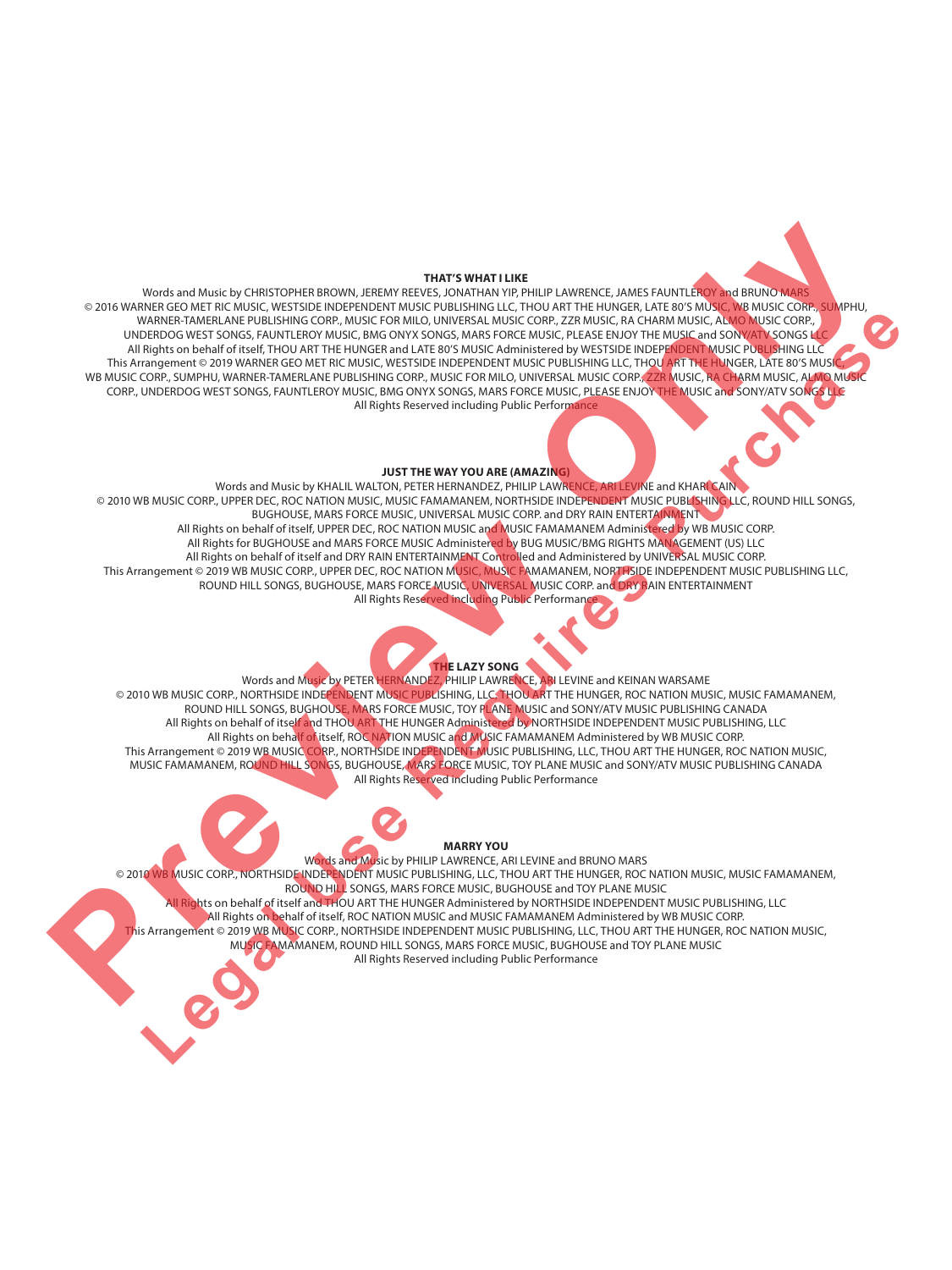# **Bruno Mars Four-Pack**

*Featuring* That's What I Like, Just the Way You Are (Amazing), The Lazy Song, *and* Marry You

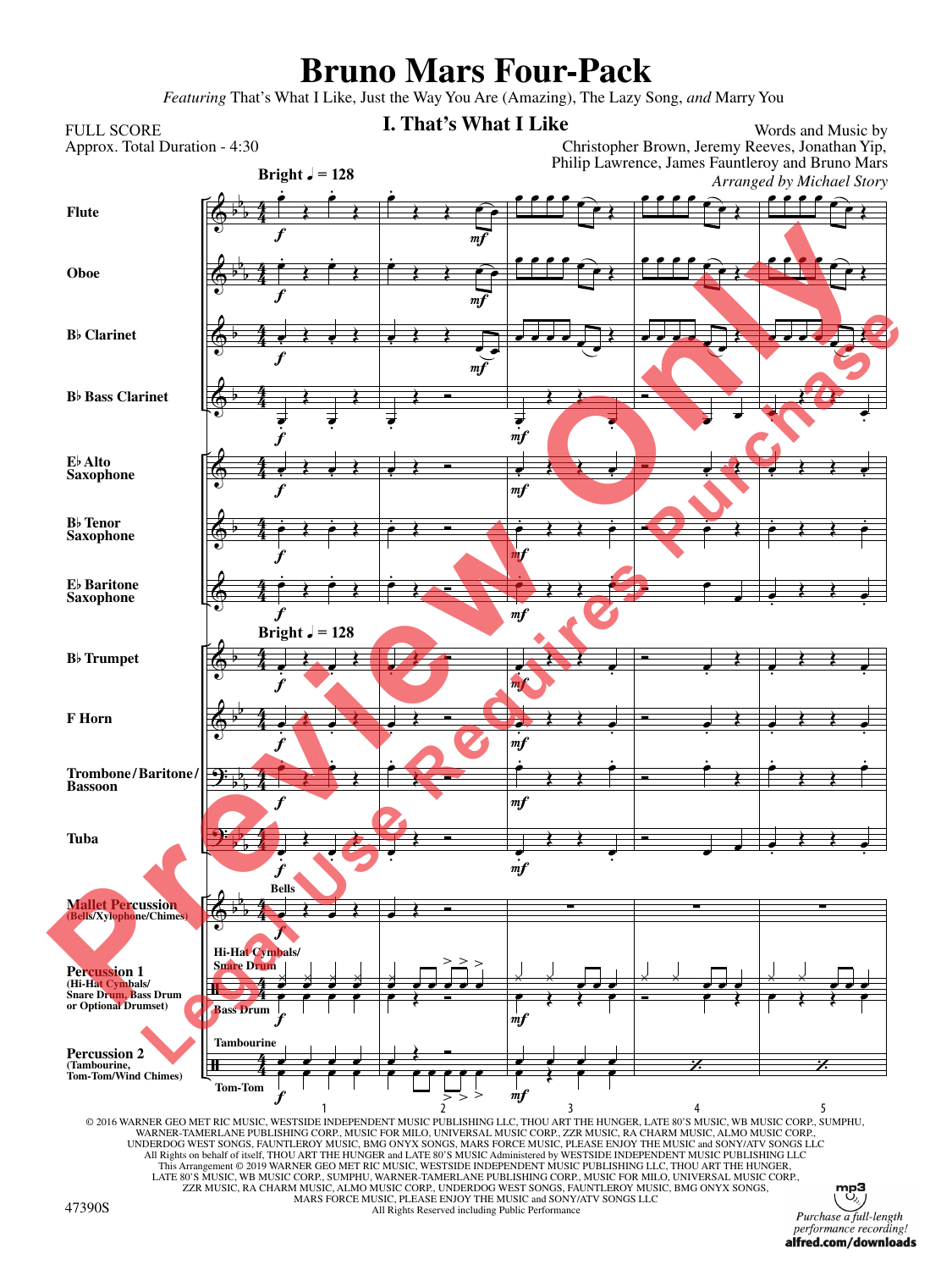

$$
f_{\rm{max}}
$$

 $\overline{4}$ 

47390S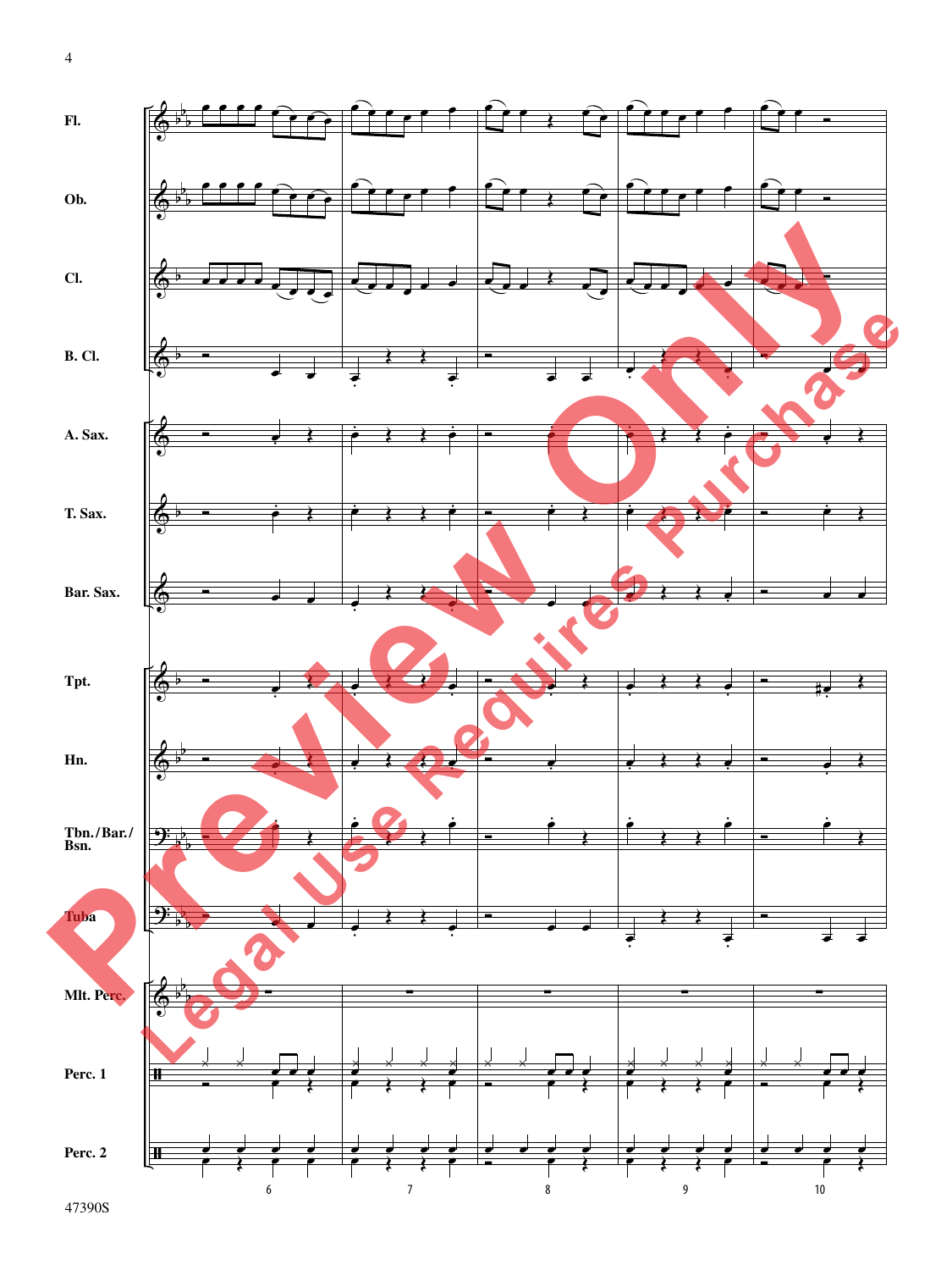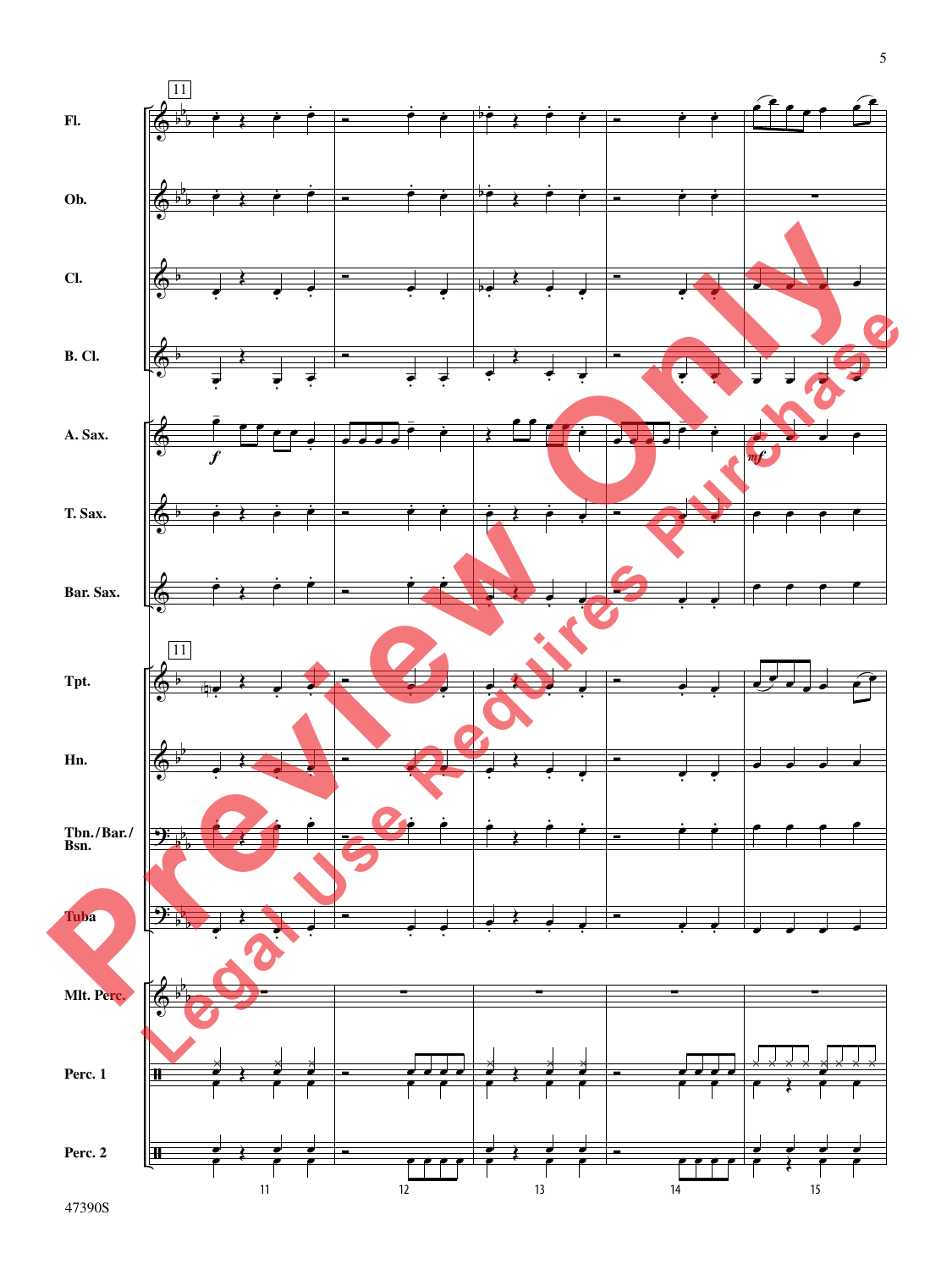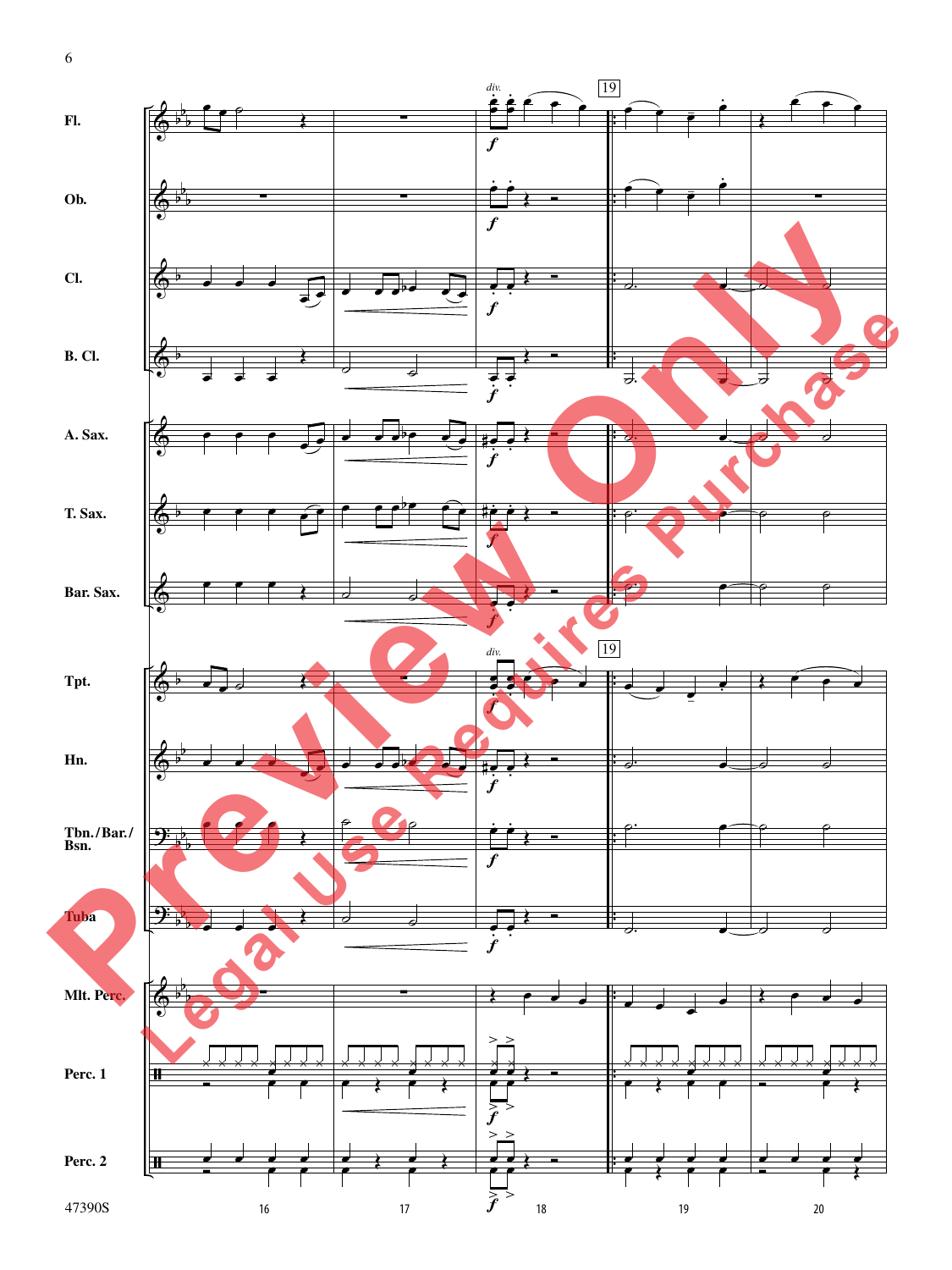$\Phi$  $\Phi$  $\Phi$  $\Phi$  $\pmb{\Phi}$  $\Phi$  $\Phi$  $\bm{\Phi}$  $\pmb{\Phi}$ <u>ዓ፡</u> <u>ነ፡</u>  $\Phi$  $\bf{H}$ ã b b b b b b b b b b b b b b b b b b b b b **Fl. Ob. Cl. B. Cl. A. Sax. T. Sax. Bar. Sax. Tpt. Hn. Tbn./Bar./ Bsn. Tuba Mlt. Perc. Perc. 1 Perc. 2**  $\bigodot$  e - <sup>œ</sup> .  $\widehat{\phantom{a}}$ - <sup>œ</sup> . ˙. œ  $\overline{e}$   $\overline{e}$   $\overline{e}$ ˙. œ  $\phi$ . ˙. œ  $\overline{\cdot}$   $\overline{\cdot}$  $\blacktriangleright$ .  $\overrightarrow{a}$  $\overrightarrow{r}$  $\frac{1}{2}$ .  $\mathbf{E}$ ¿ ¿ ¿ ¿ ¿ <sup>œ</sup> ¿ ¿ ¿ <sup>œ</sup> <sup>Œ</sup> <sup>œ</sup> <sup>œ</sup> ਦ ਦ ਦ<br>ਵ ≩ ਵ ਵ  $, \, \, \prime \, \, \Box$   $\cap$   $\cap$ ∑  $\overrightarrow{c}$ .  $\overrightarrow{a}$ .  $\overrightarrow{a}$ .  $\circ$   $\qquad \qquad \}$  $\overline{a}$  $\leftrightarrow$ œ œ <sup>œ</sup> <sup>œ</sup> <sup>œ</sup> <sup>œ</sup> <sup>œ</sup> ˙. Œ  $\epsilon$  $\overrightarrow{a}$ .  $\rightarrow$ <del>。</del> ¿ ¿ ¿ ¿ ¿  $\begin{picture}(180,10) \put(0,0){\vector(1,0){180}} \put(15,0){\vector(1,0){180}} \put(15,0){\vector(1,0){180}} \put(15,0){\vector(1,0){180}} \put(15,0){\vector(1,0){180}} \put(15,0){\vector(1,0){180}} \put(15,0){\vector(1,0){180}} \put(15,0){\vector(1,0){180}} \put(15,0){\vector(1,0){180}} \put(15,0){\vector(1,0){180}} \put(15,0){\vector(1,0){180}}$  $\overline{\phantom{a}}$   $\overline{\phantom{a}}$ <sup>œ</sup> <sup>œ</sup> <sup>œ</sup> <sup>œ</sup> <sup>Ó</sup> <sup>œ</sup> <sup>Œ</sup> œ  $\frac{1}{2}$ . œ  $\frac{1}{2}$ . œ  $\begin{array}{ccc} . & . & . \\ . & . & . \end{array}$ . œ .  $\overline{\mathbf{r}}$ œ . œ  $\frac{1}{2}$ . œ  $\overline{\mathbf{r}}$ . œ  $\overline{C}$ . œ  $\frac{1}{2}$  $\overrightarrow{c}$ .  $\frac{1}{2}$  $\begin{array}{c} \bullet \end{array}$ . œ  $\begin{array}{c} \bullet \\ \bullet \\ \bullet \end{array}$ . œ  $\begin{array}{ccc} . & . & . \end{array}$ .  $\cdot$   $\cdot$   $\cdot$  $\cdot$   $\cdot$   $\cdot$ ¿  $\begin{array}{c}\n\star \\
\star \\
\star \\
\star \\
\star\n\end{array}$  $\begin{array}{c}\n\ast \\
\ast \\
\ast \\
\ast \\
\end{array}$ <sup>œ</sup> Œ Œ <sup>œ</sup> <sup>œ</sup> <sup>œ</sup> 1.  $\frac{1}{2}$  ,  $\frac{1}{2}$   $\frac{1}{2}$   $\frac{1}{2}$   $\frac{1}{2}$   $\frac{1}{2}$   $\frac{1}{2}$   $\frac{1}{2}$ ∑ ∑ ∑ ∑ ∑ ∑ 1.  $\frac{1}{7}$ <del>。。。。。</del> ∑ ∑ ∑  $\leftrightarrow$ œ œ <sup>œ</sup> <sup>œ</sup> <sup>œ</sup> <sup>œ</sup> <sup>œ</sup> ∑ ∑ **Preview Only 2 Preview Only 2 Preview Only 2 Preview Only 2 Preview Only 2 Preview Only 2 Preview Only 2 Preview Only 2 Preview Only 2 Preview Only 2 Preview Only 2 Preview Only 2 Preview Only 2 Preview Only 2 Preview Onl Legal Use Requires Purchase** 

22

23

24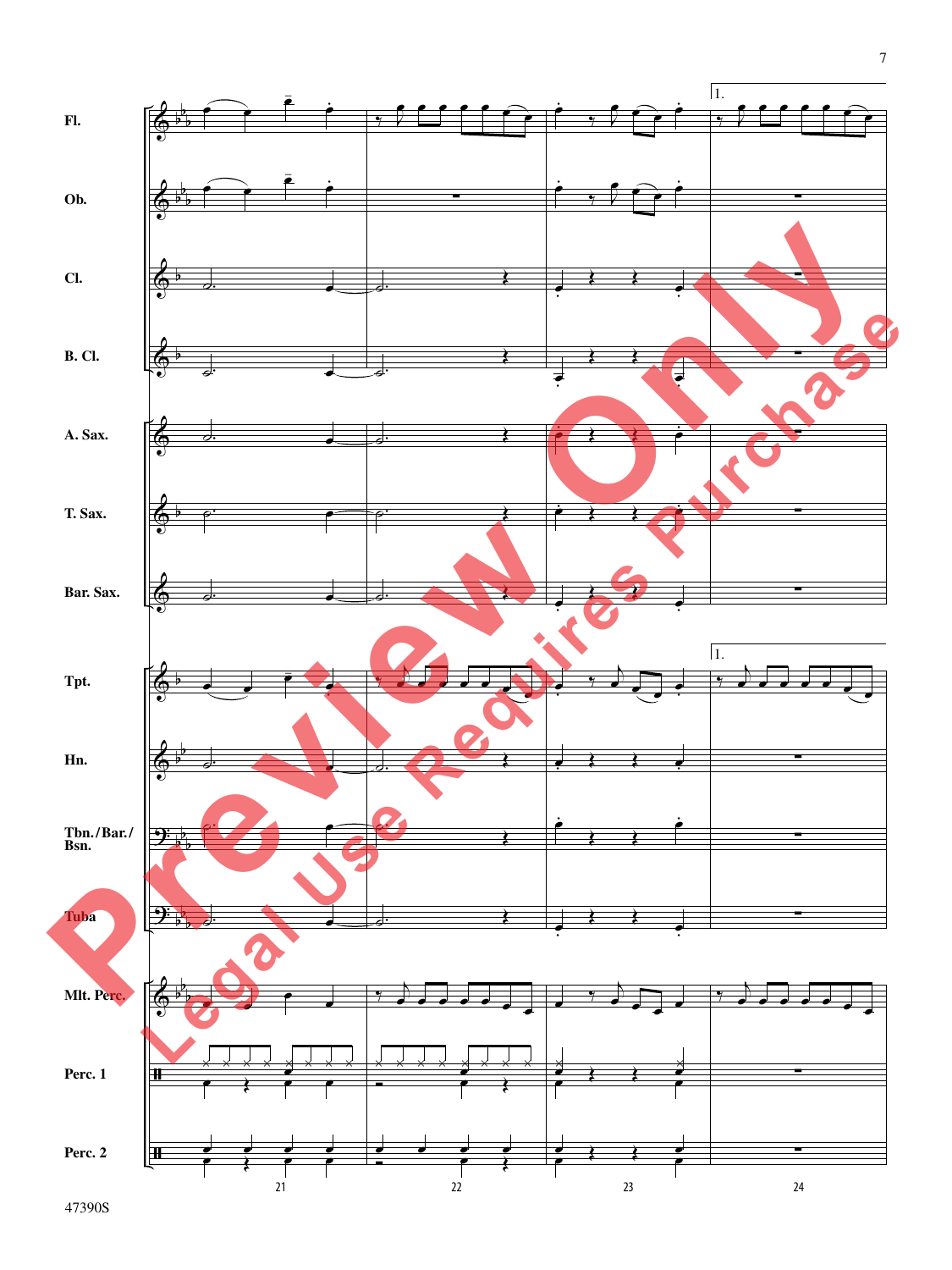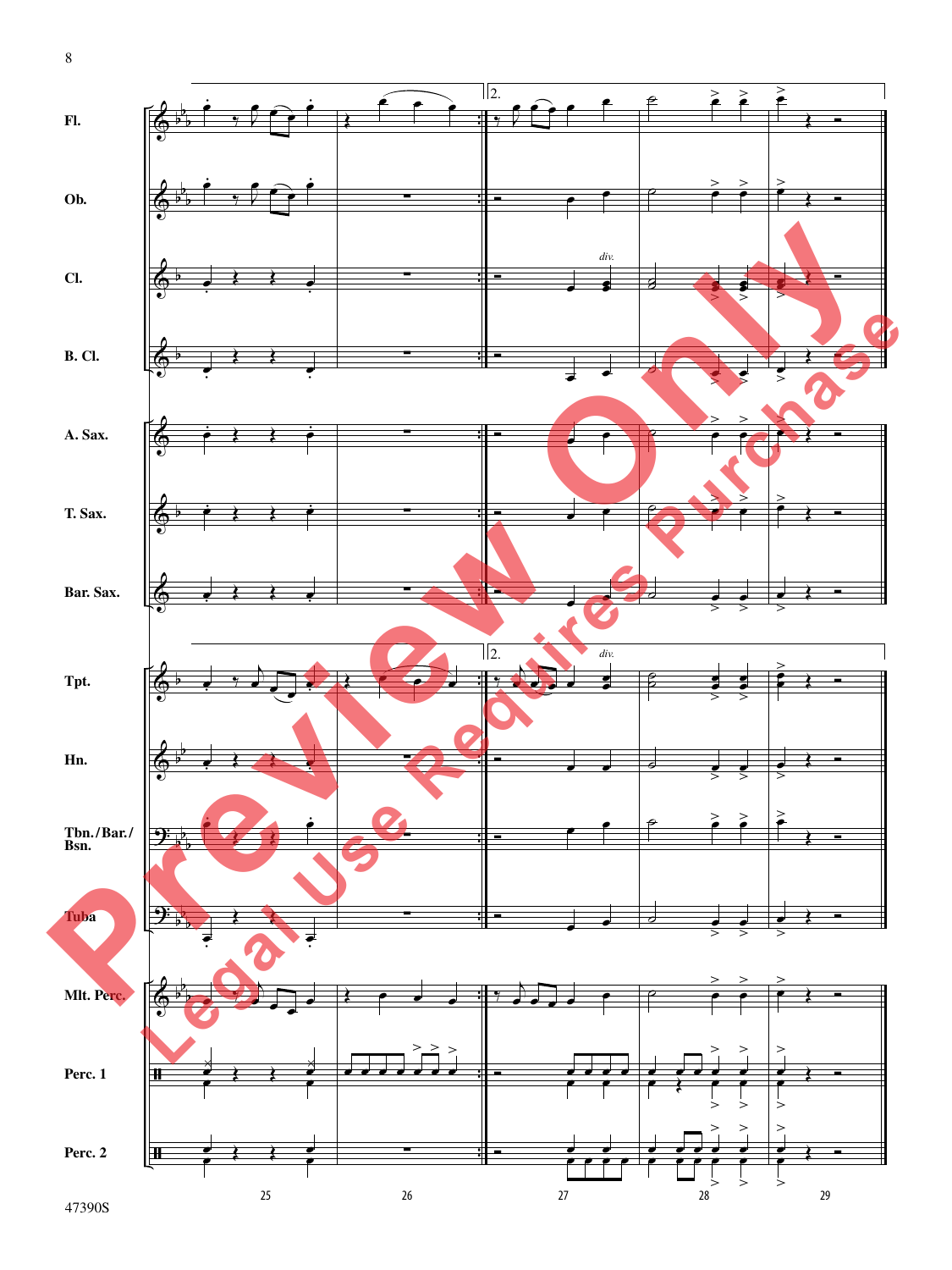

Words and Music by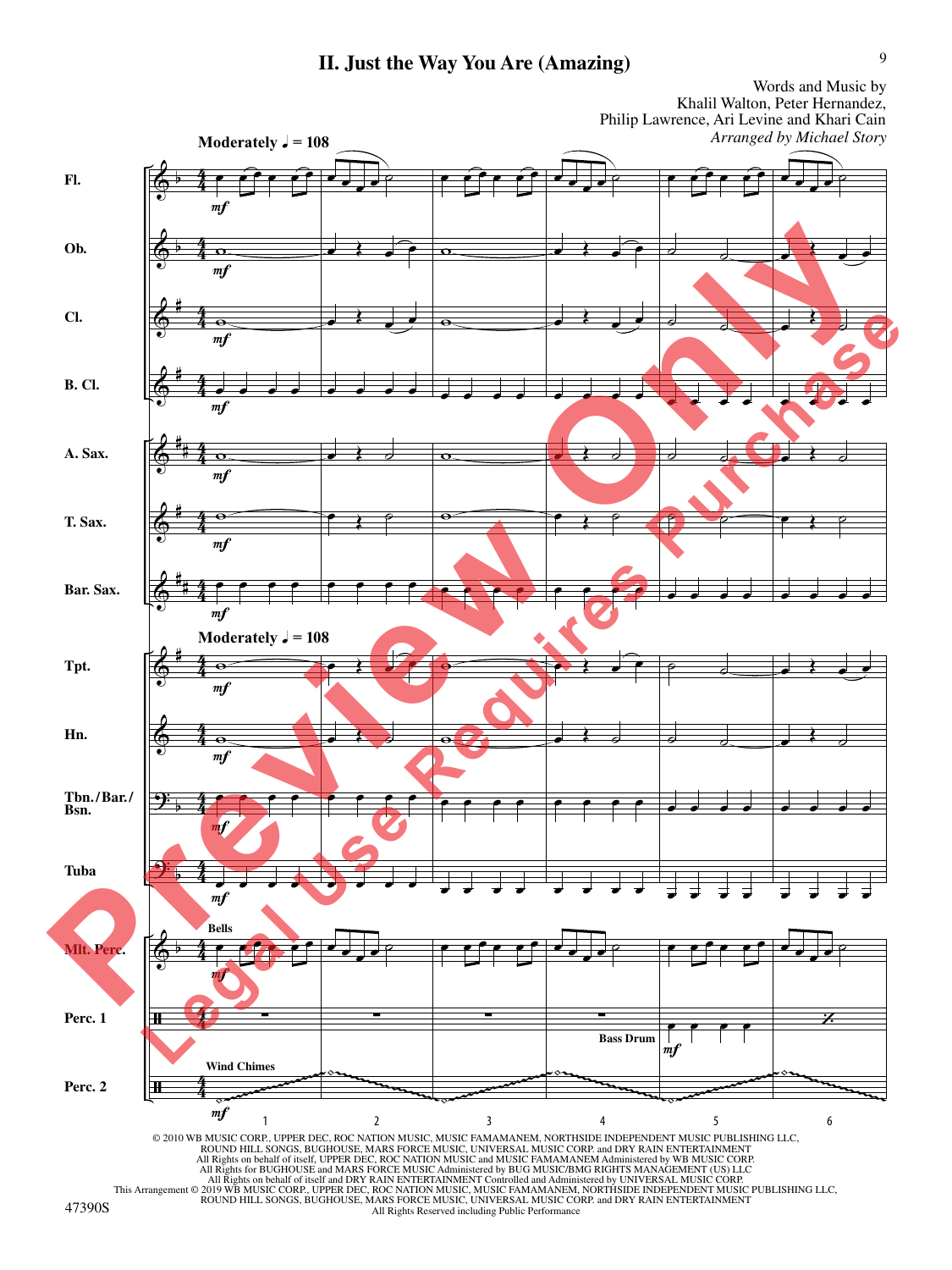

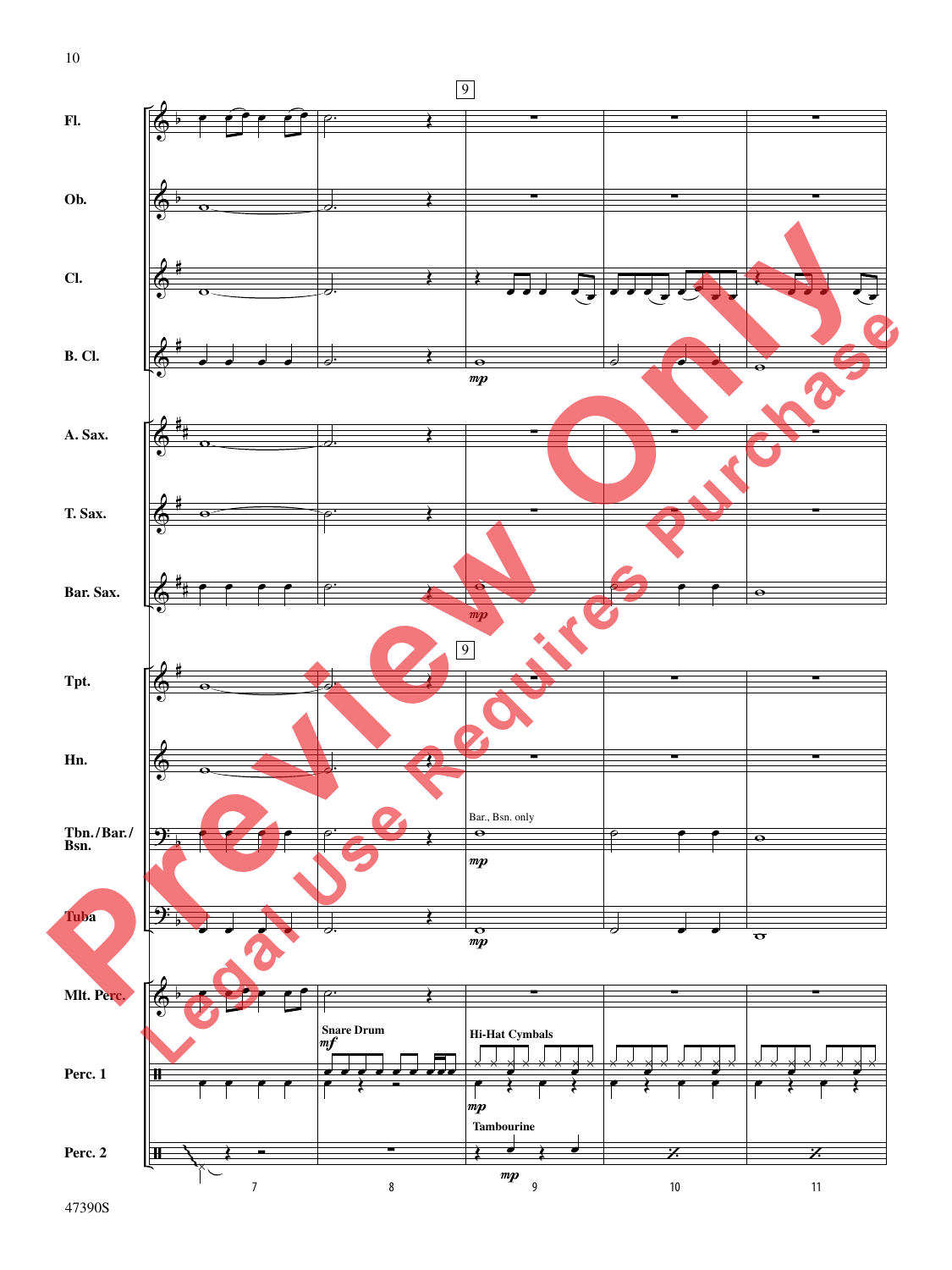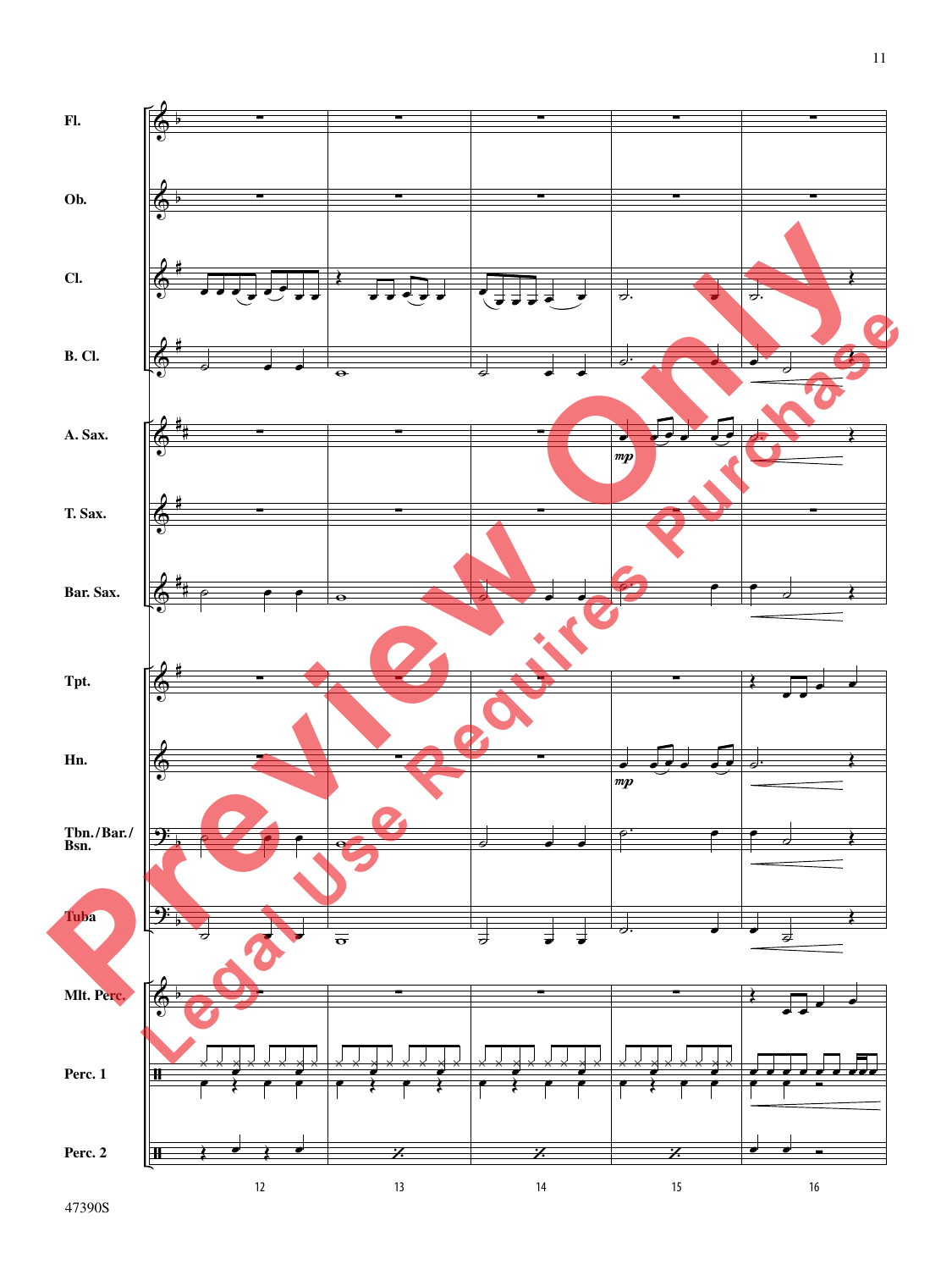

47390S

 $12 \,$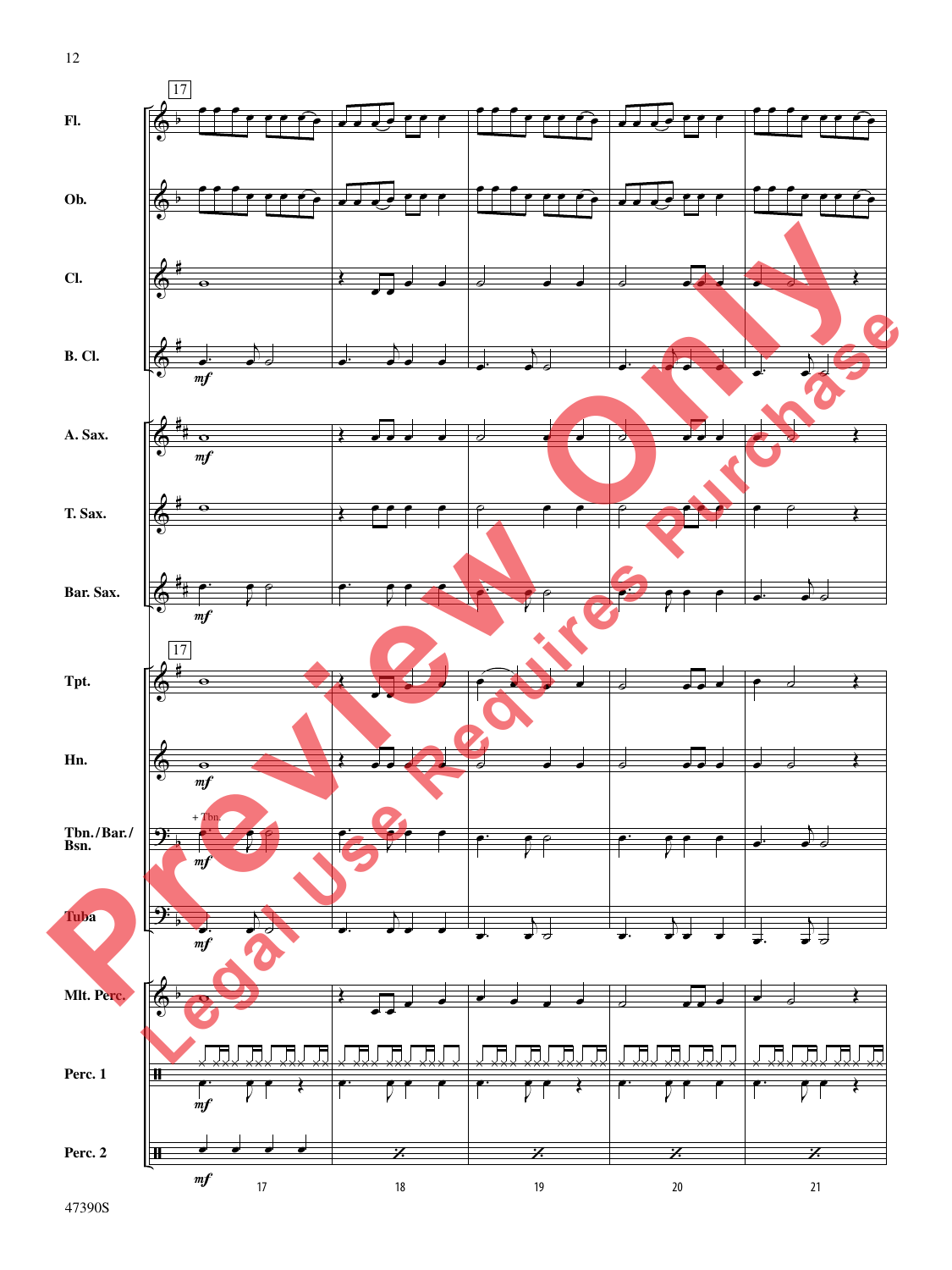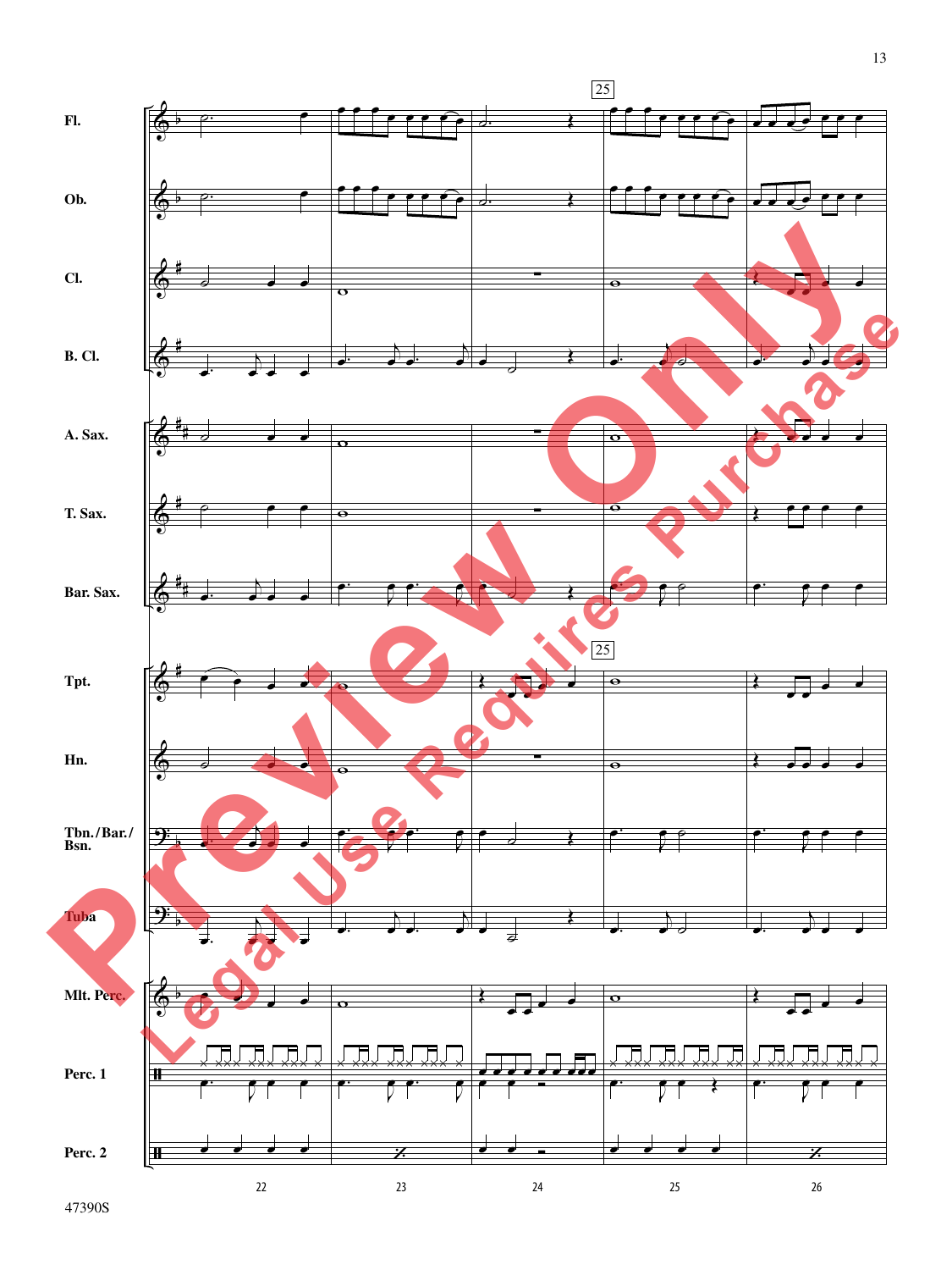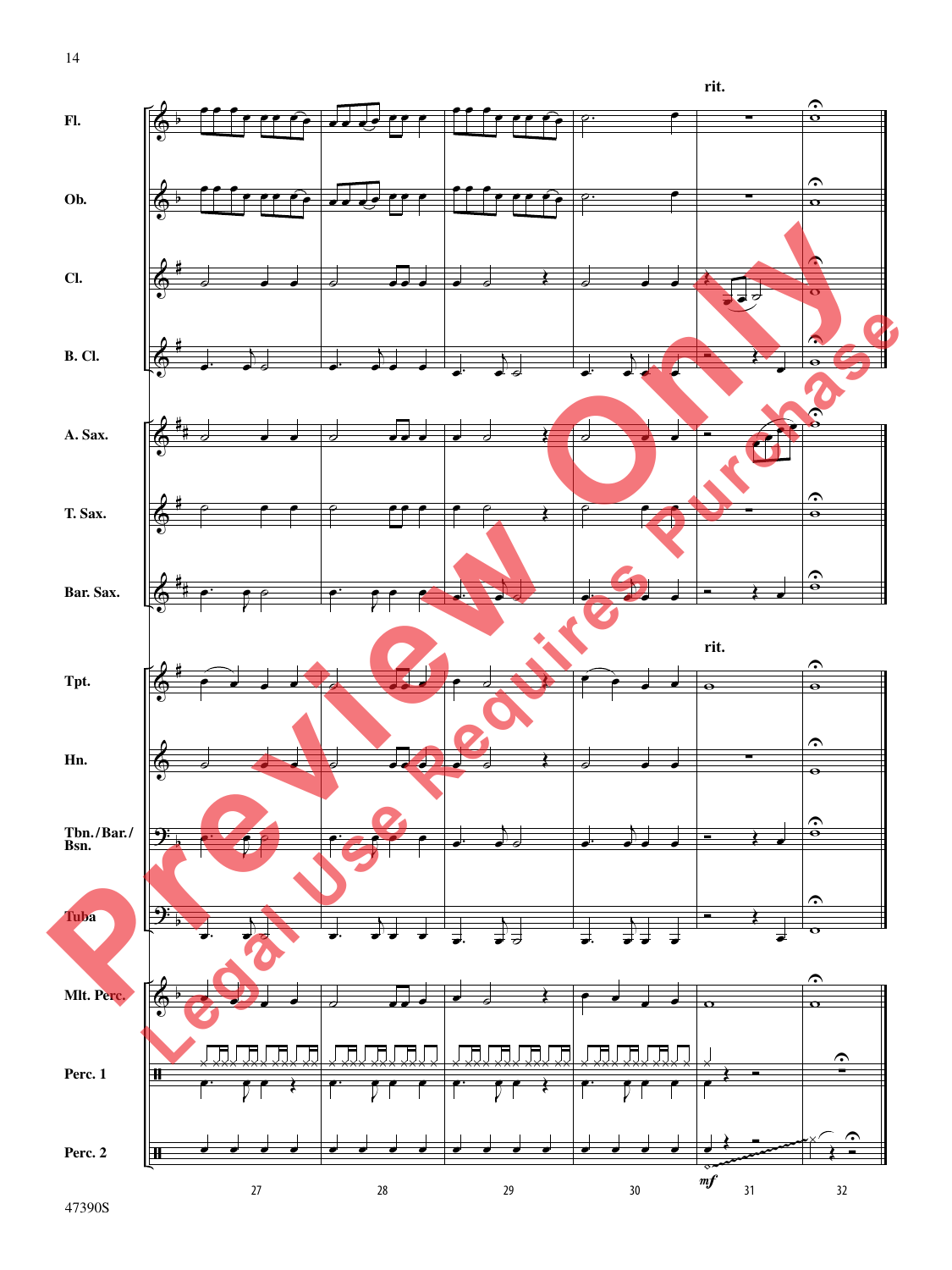

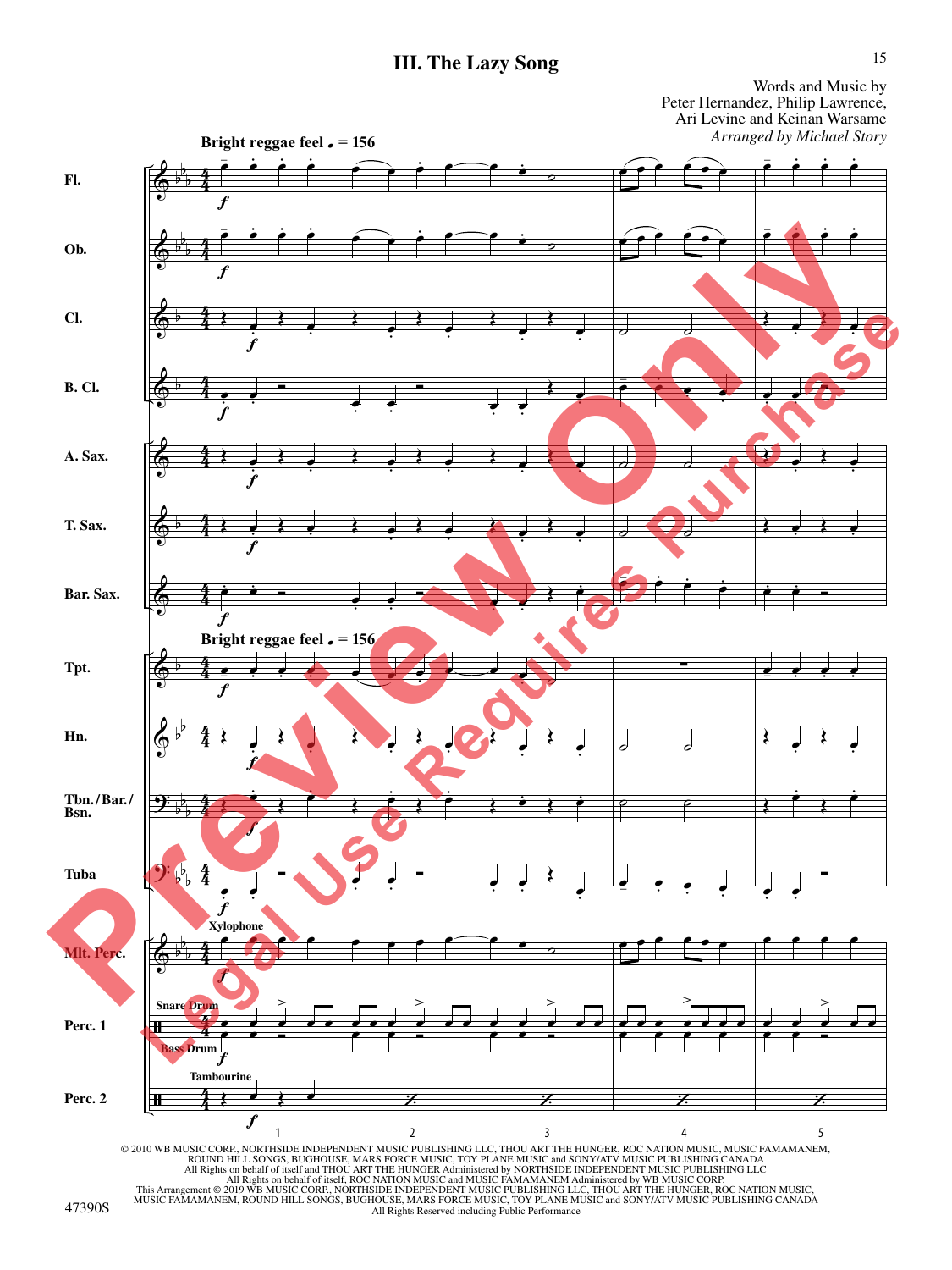

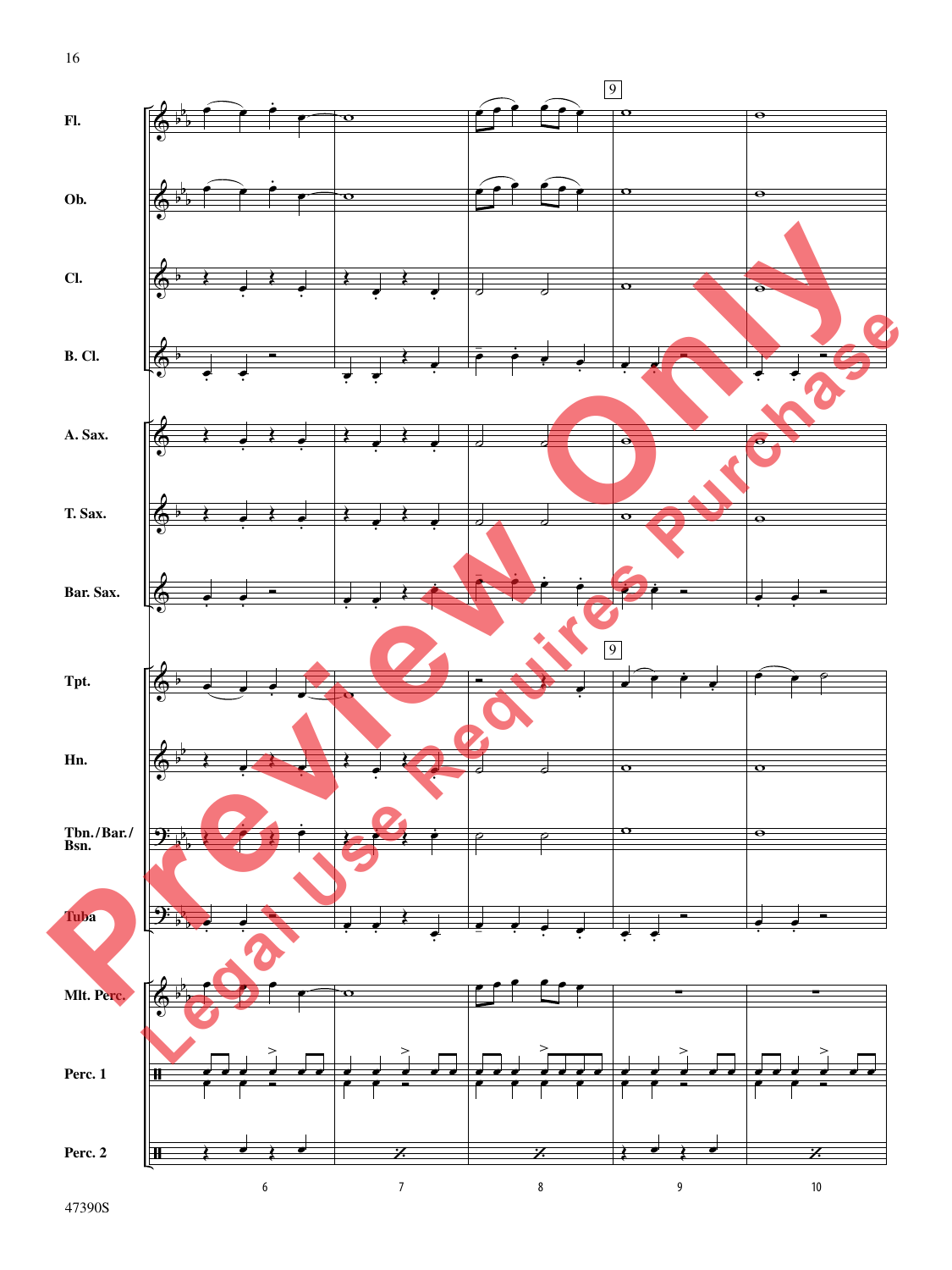

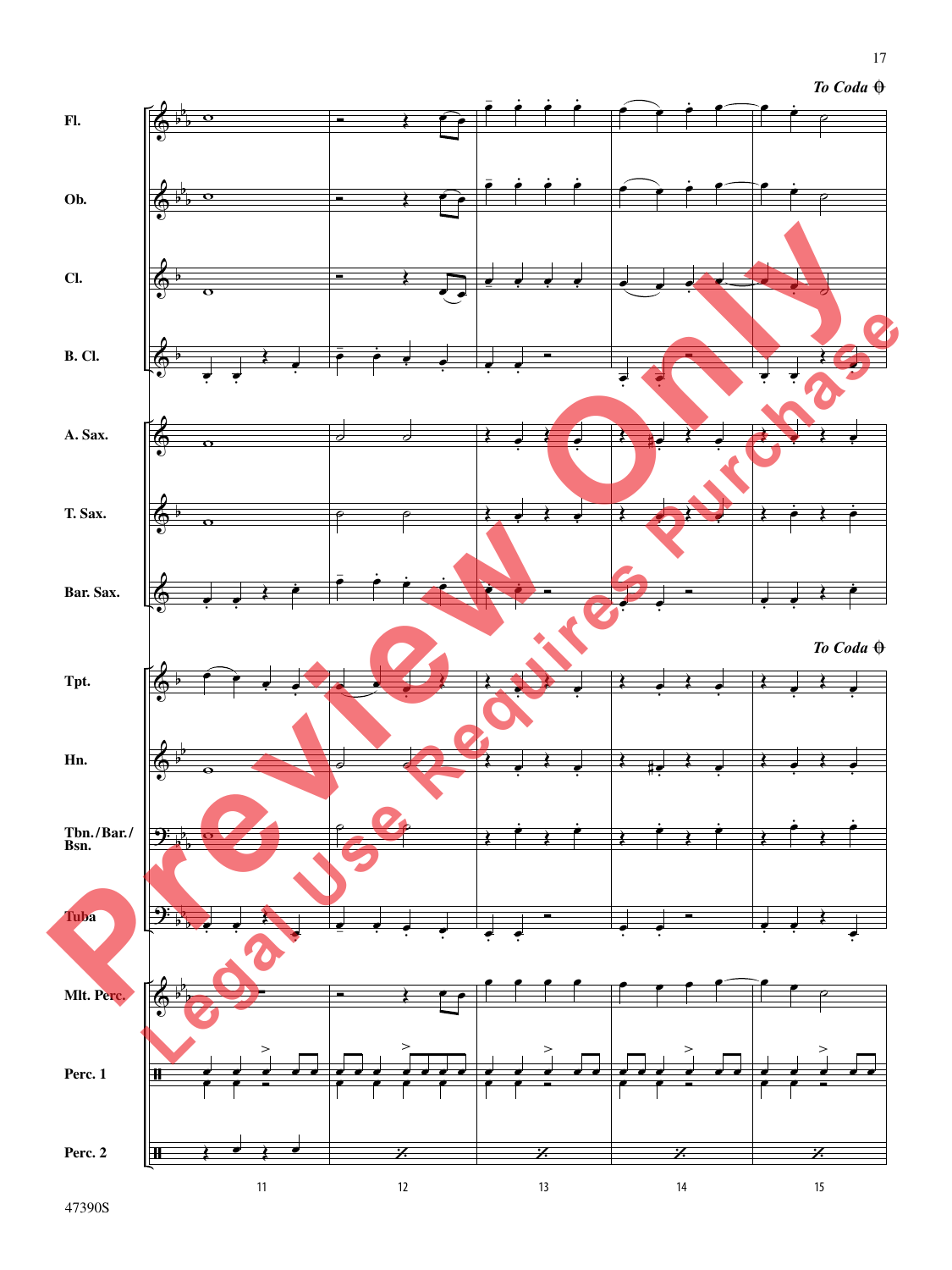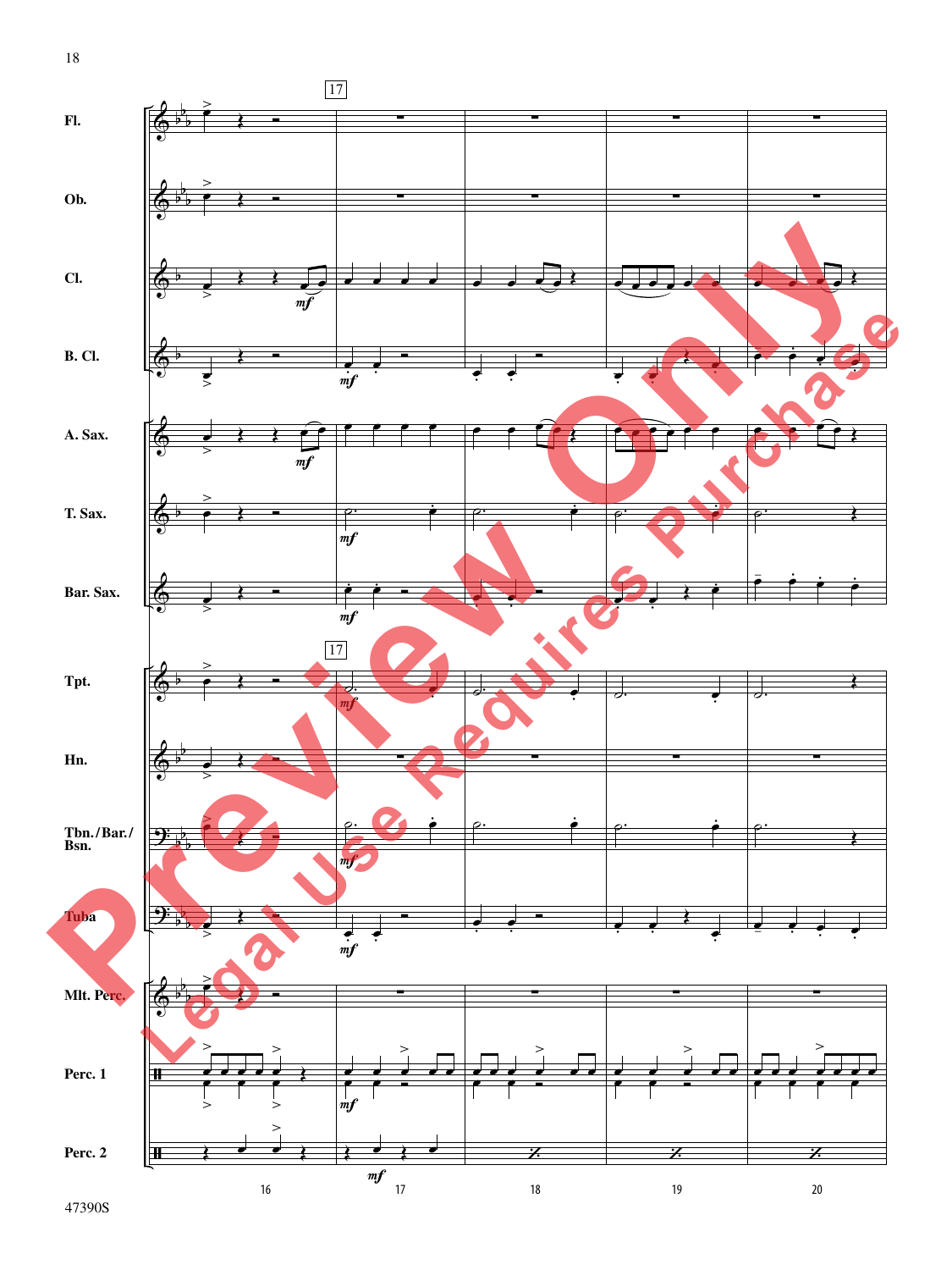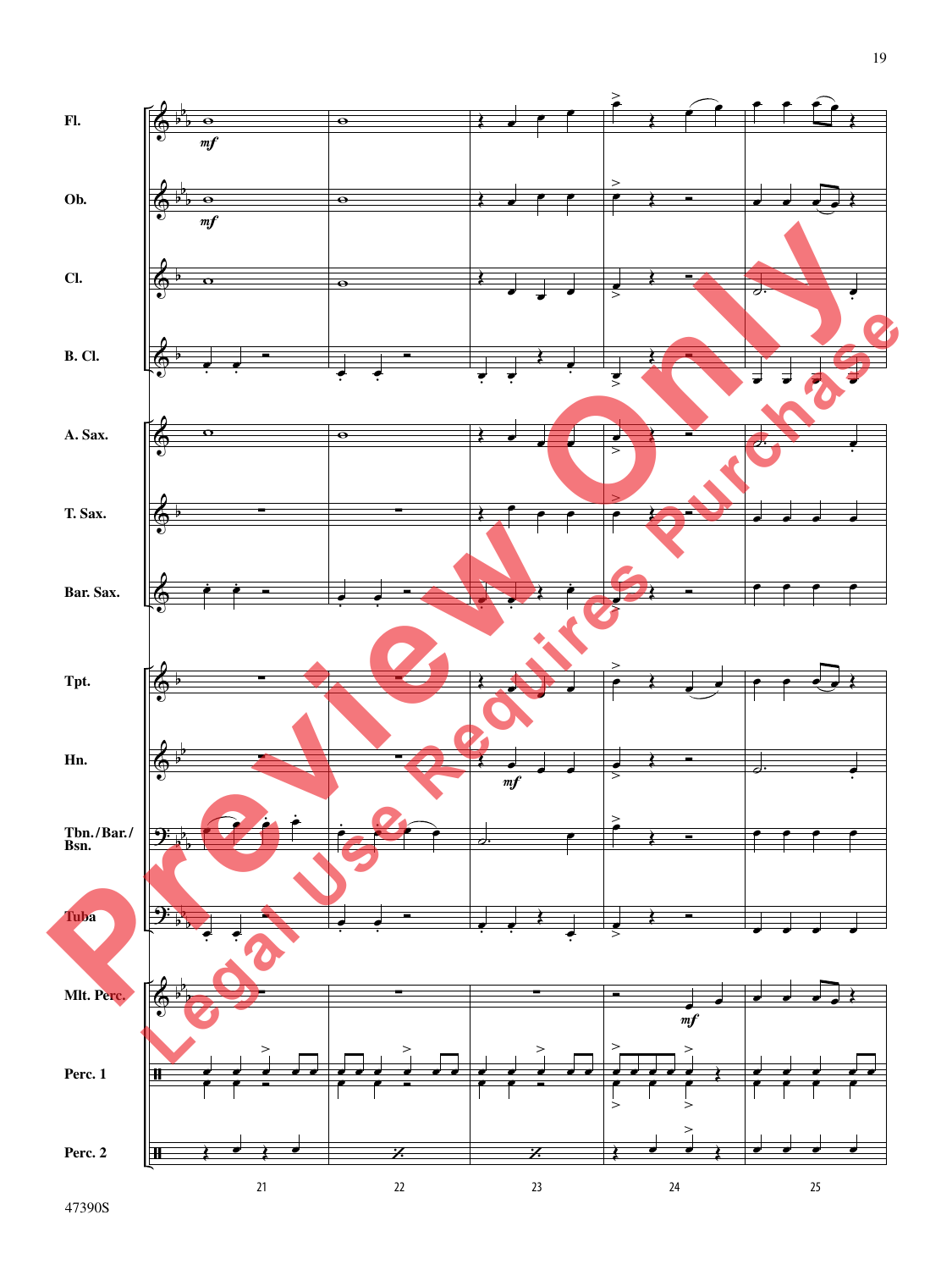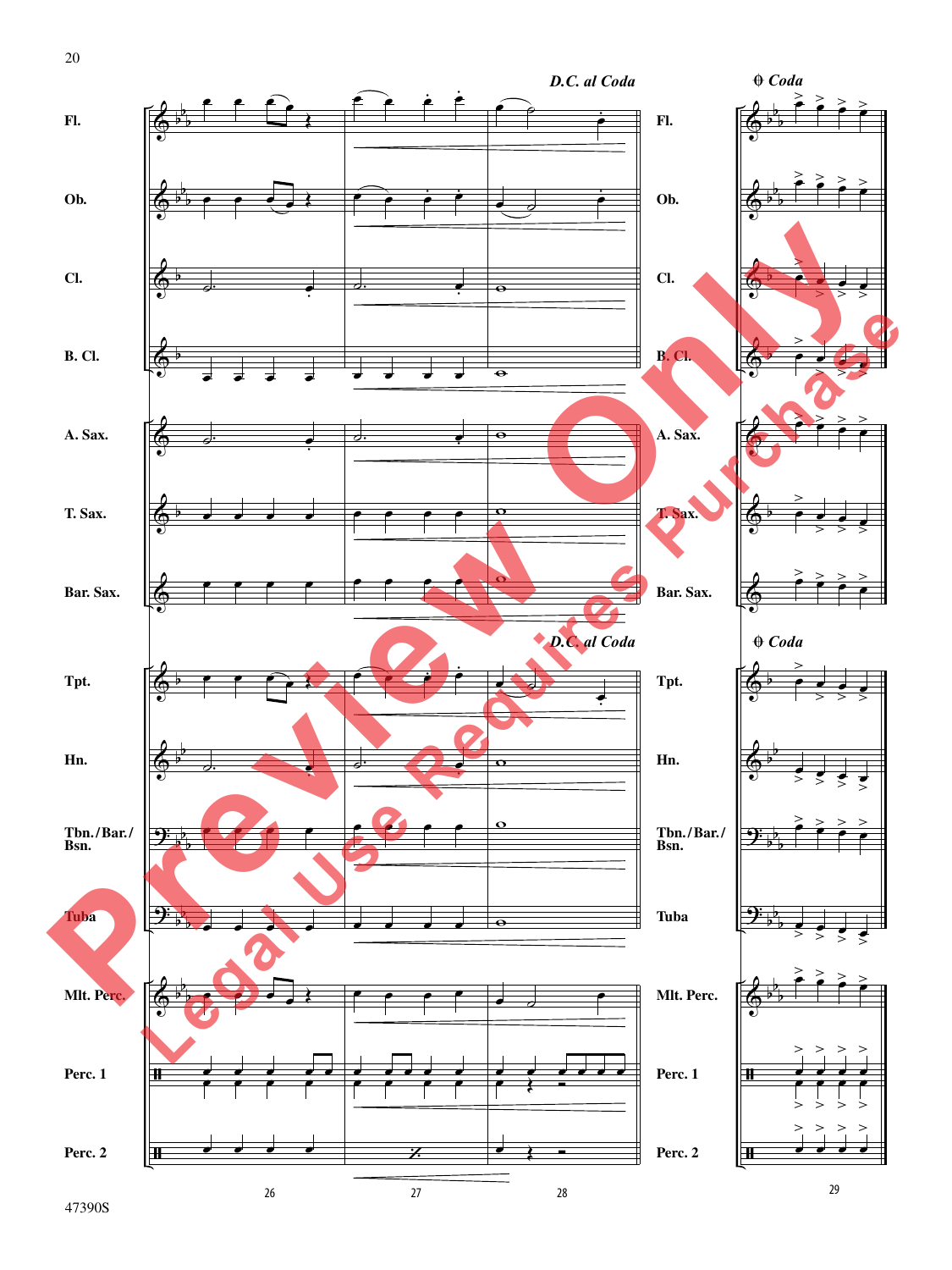

© 2010 WB MUSIC CORP., NORTHSIDE INDEPENDENT MUSIC PUBLISHING LLC, THOU ART THE HUNGER, ROC NATION MUSIC,<br>MUSIC FAMAMANEM, ROUND HILL SONGS, MARS FORCE MUSIC, BUGHOUSE and TOY PLANE MUSIC<br>All Rights on behalf of itself and

Words and Music by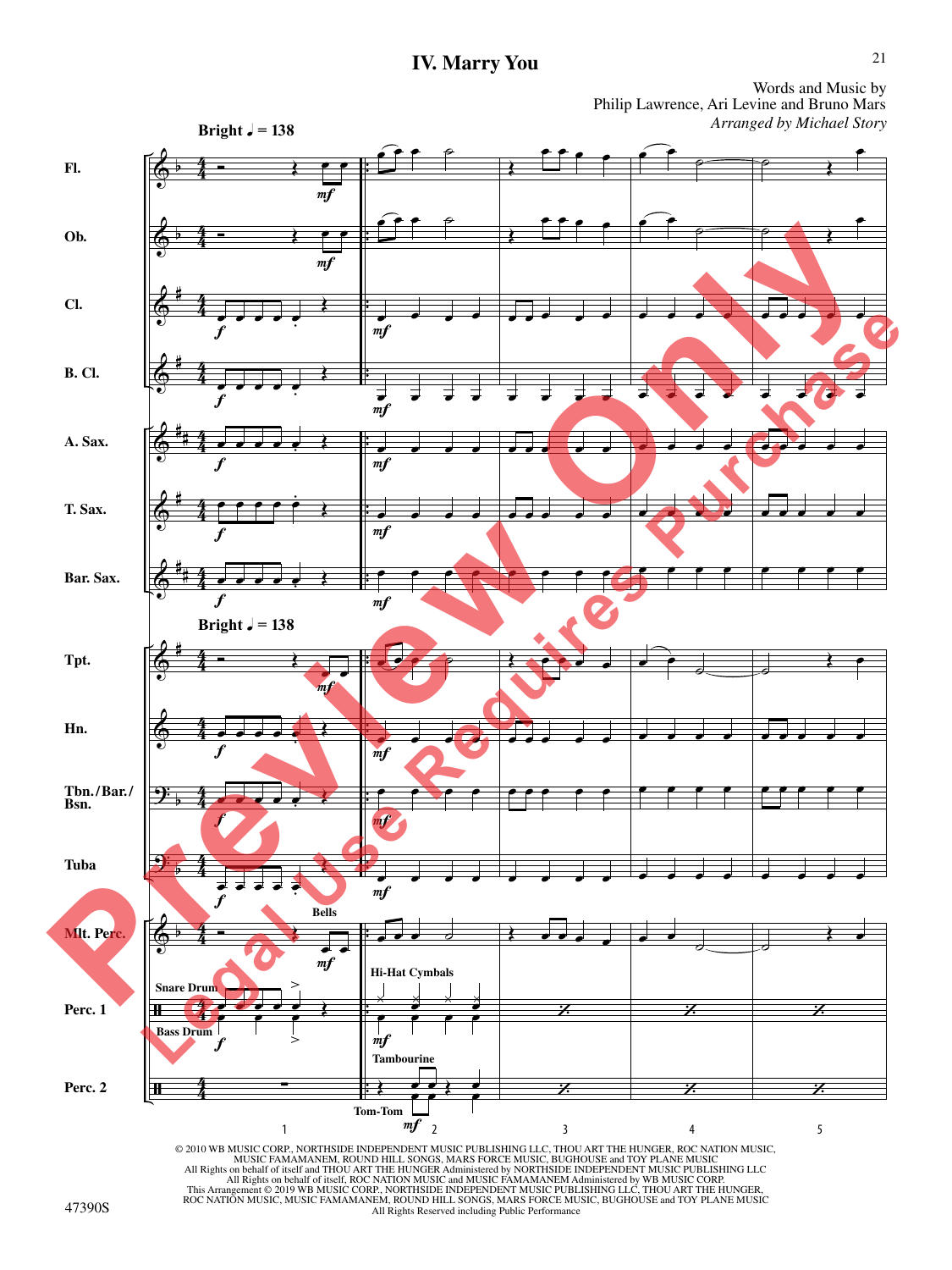

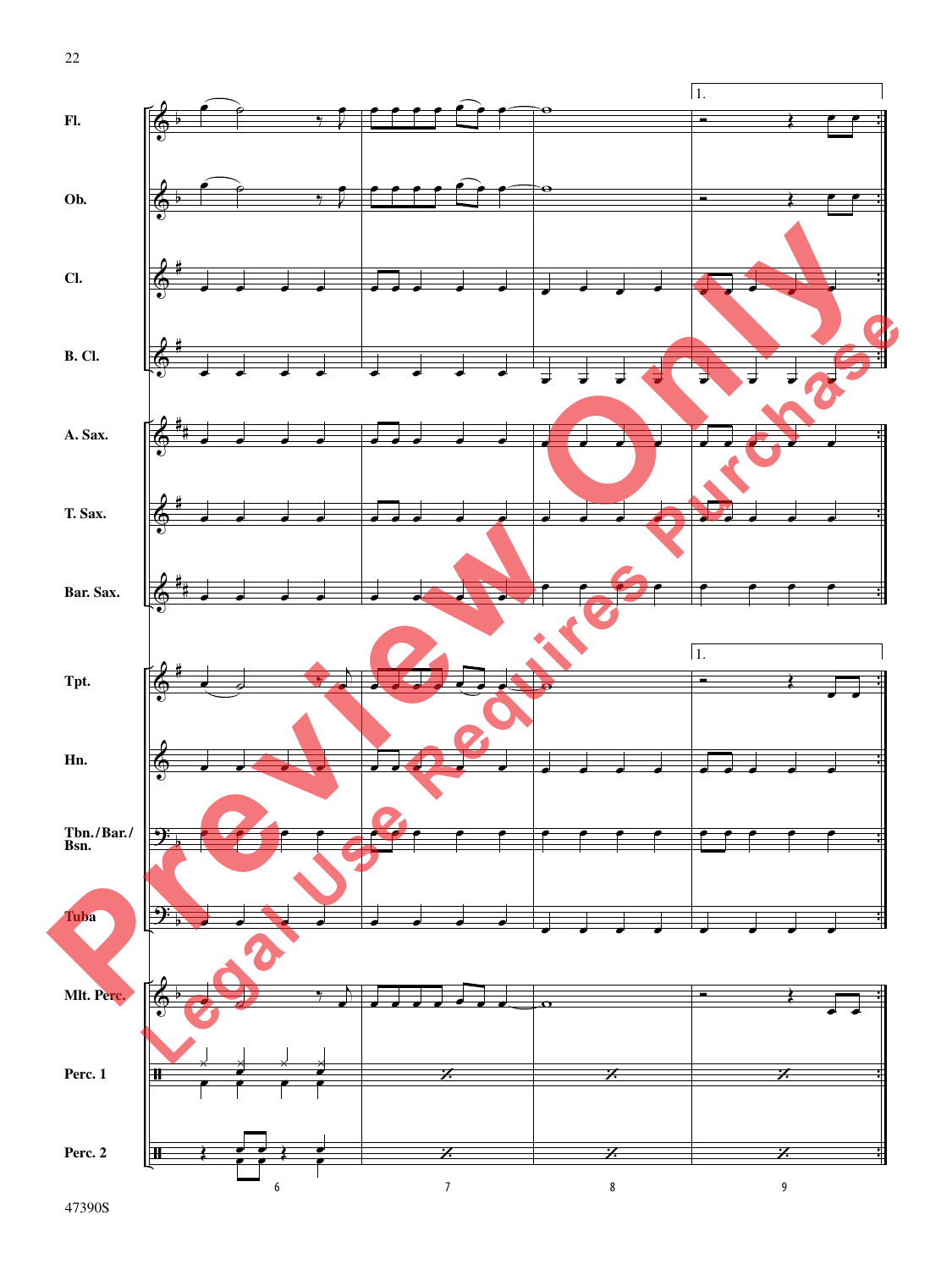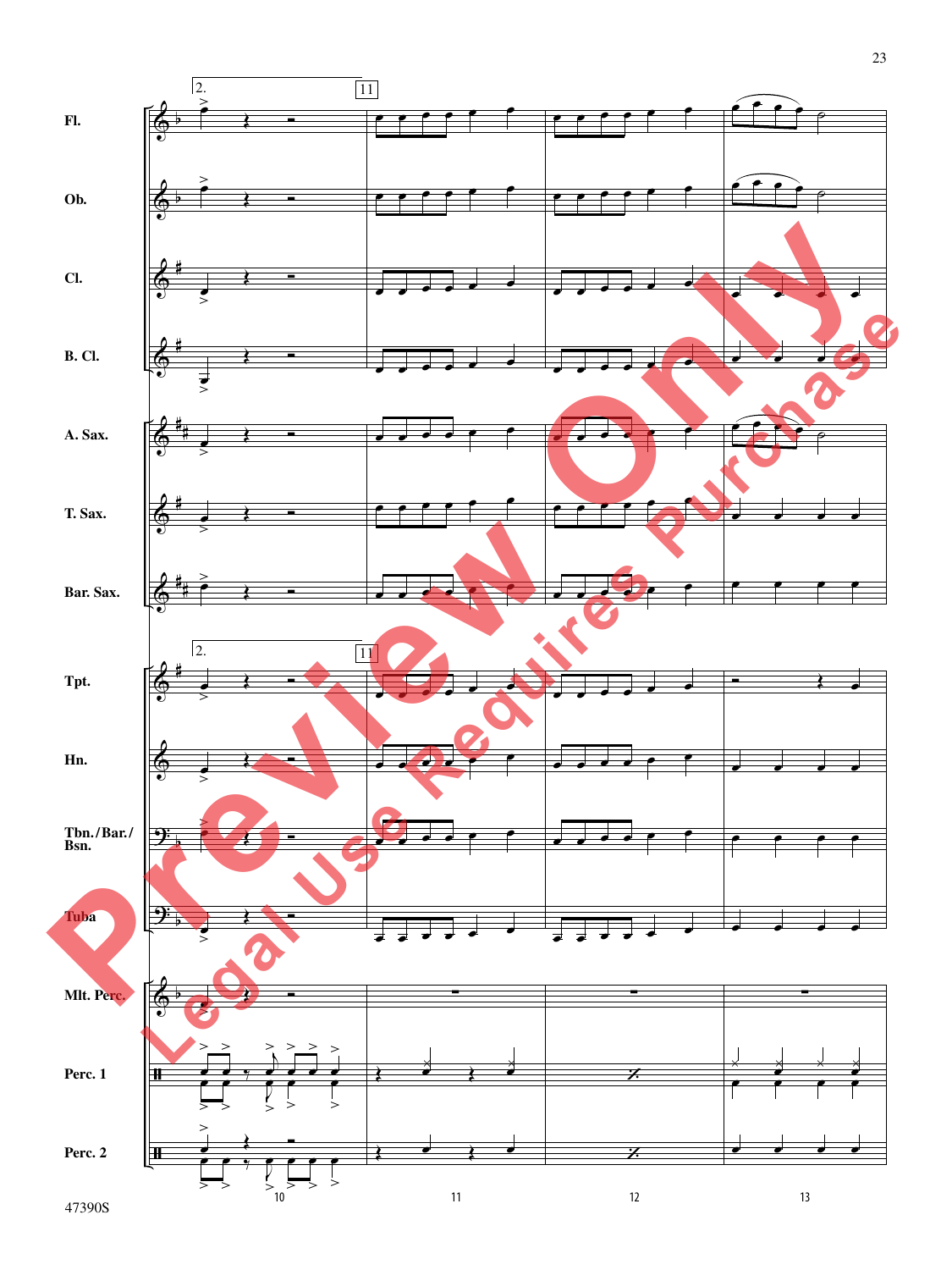

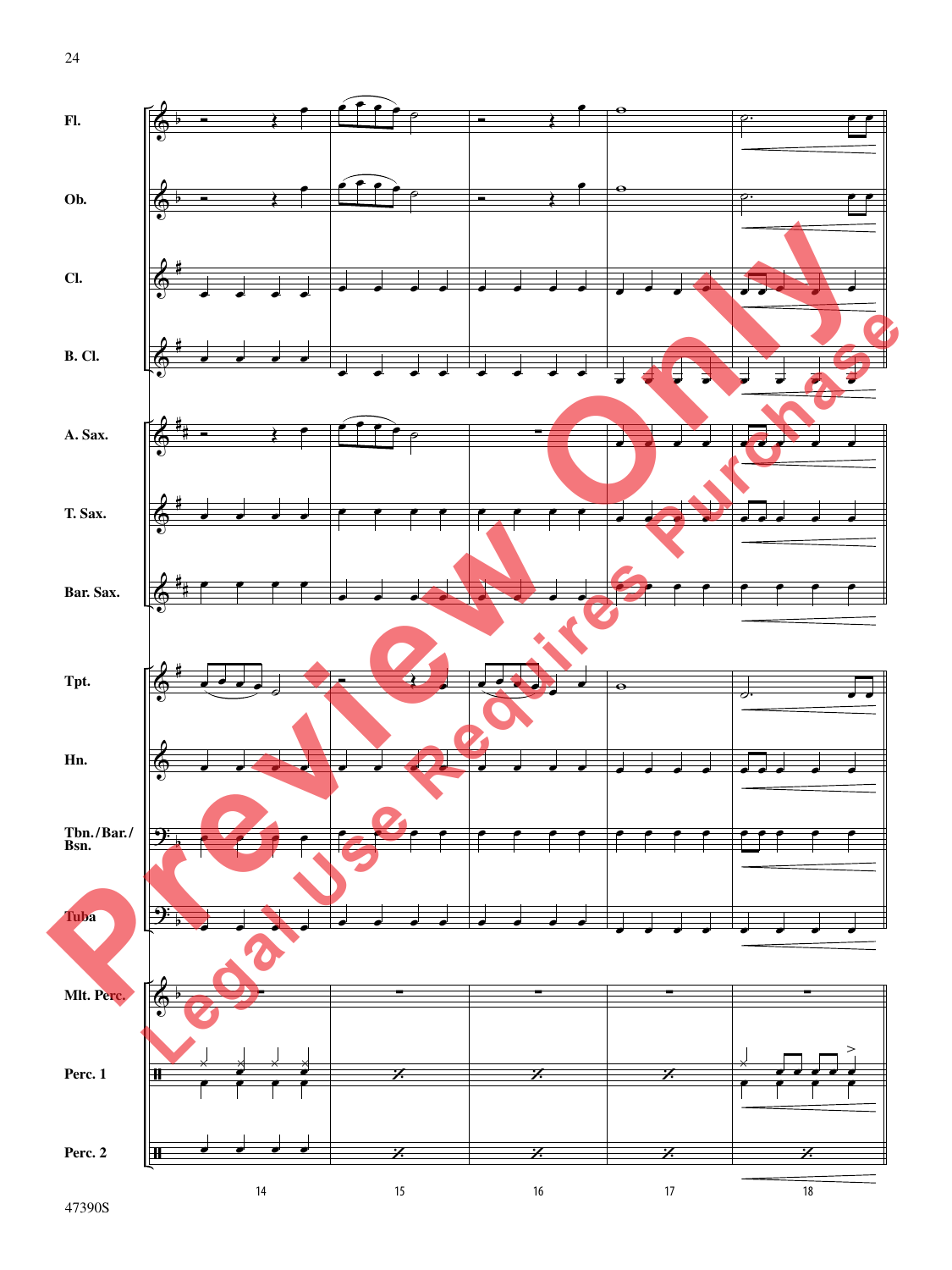